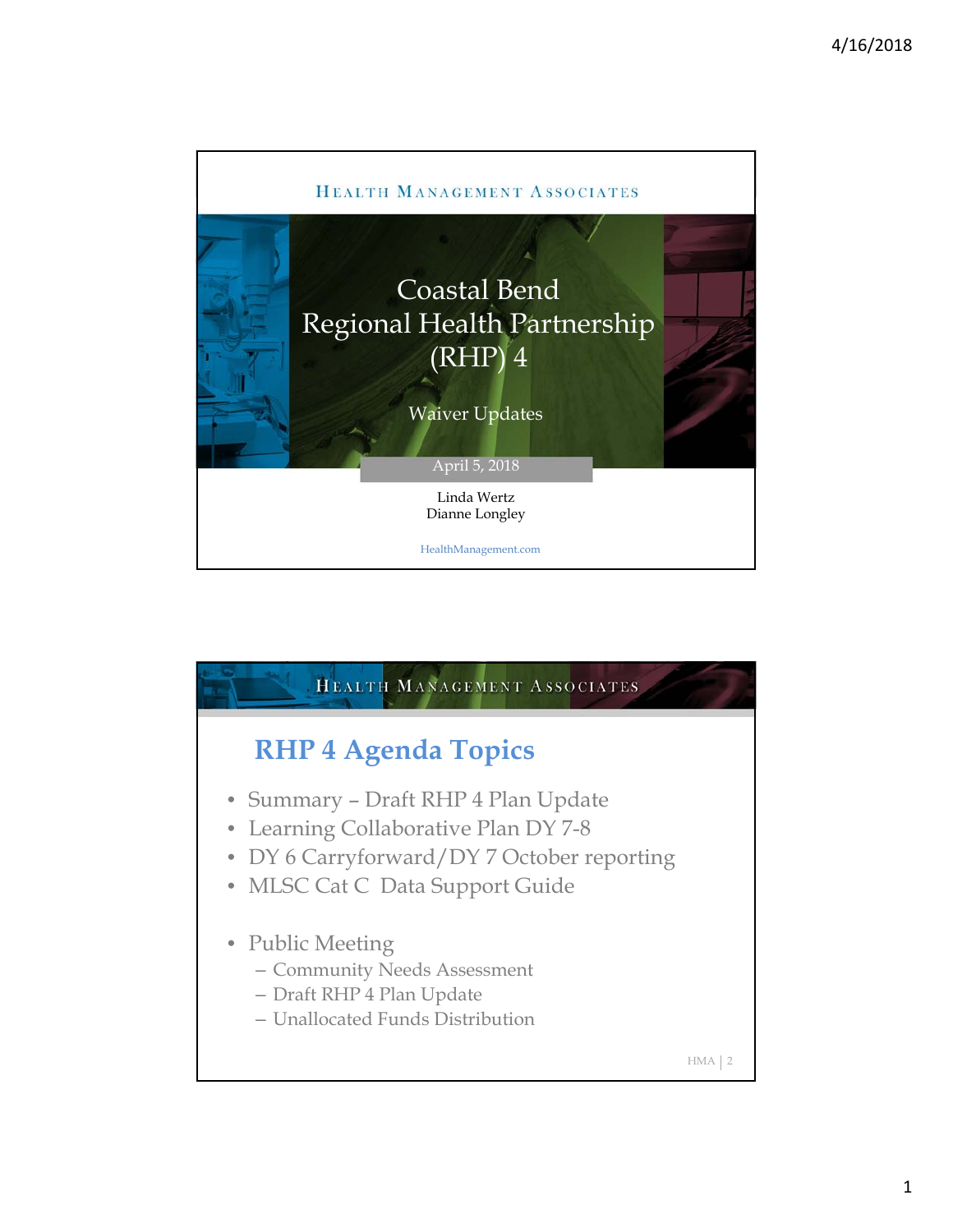

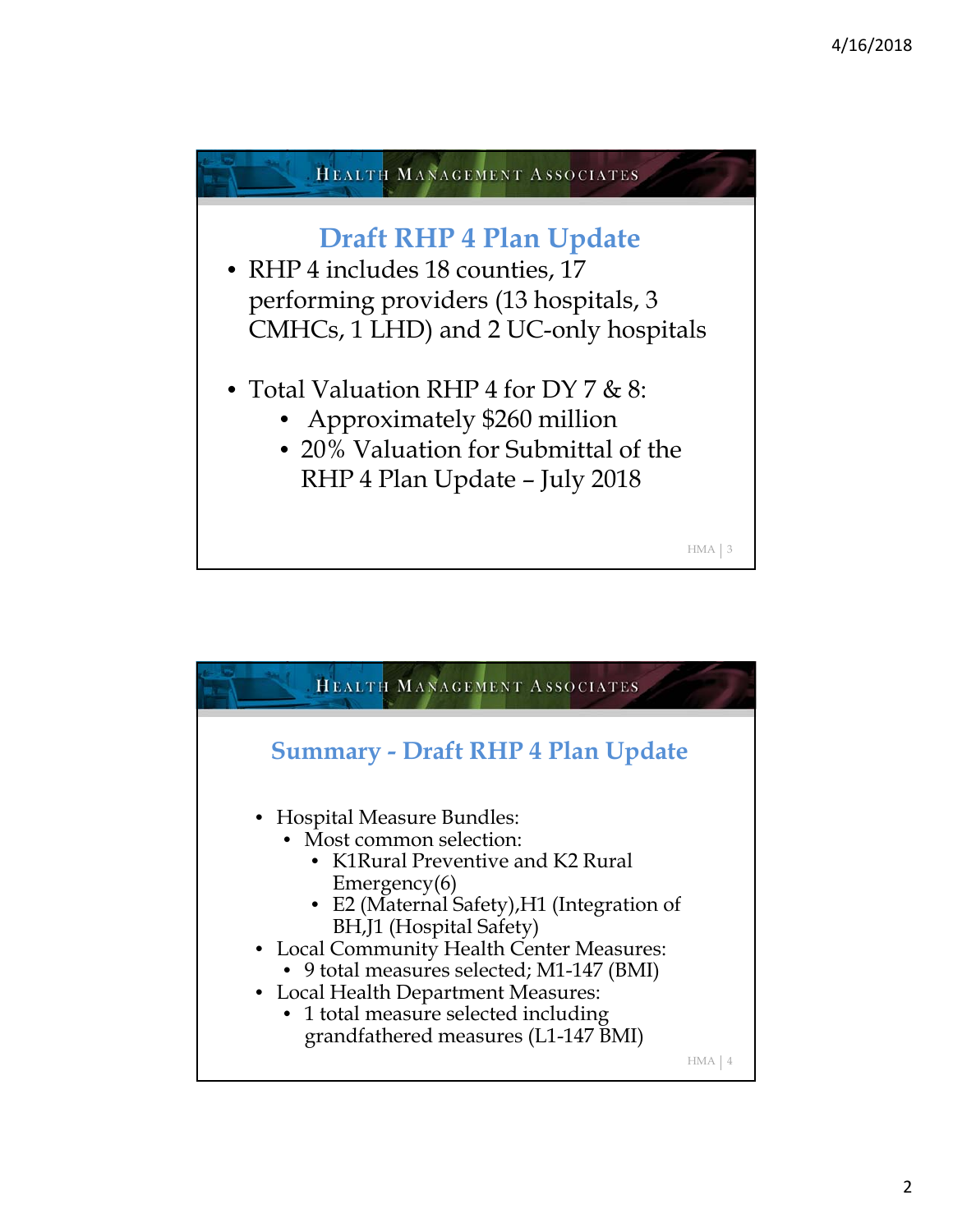

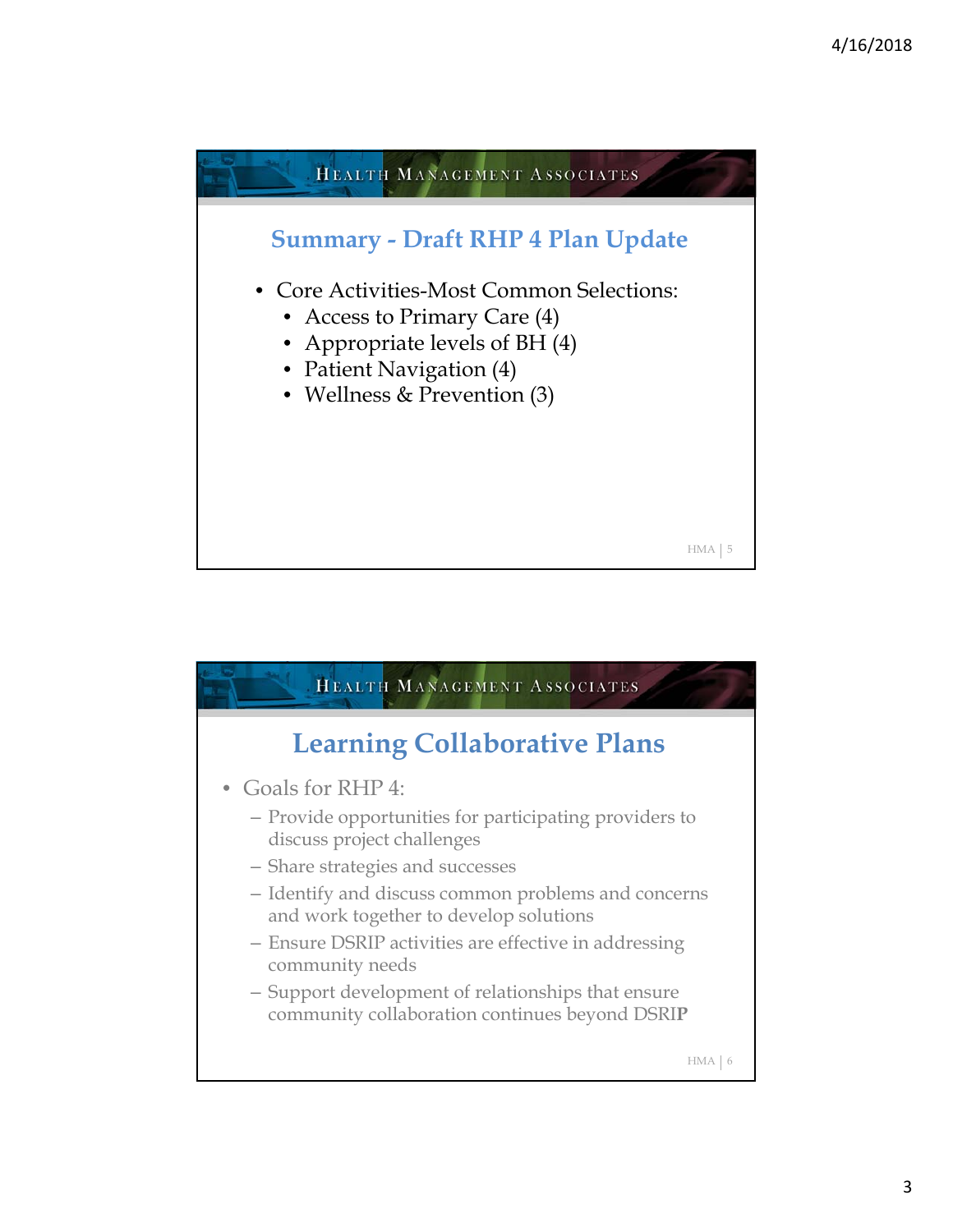

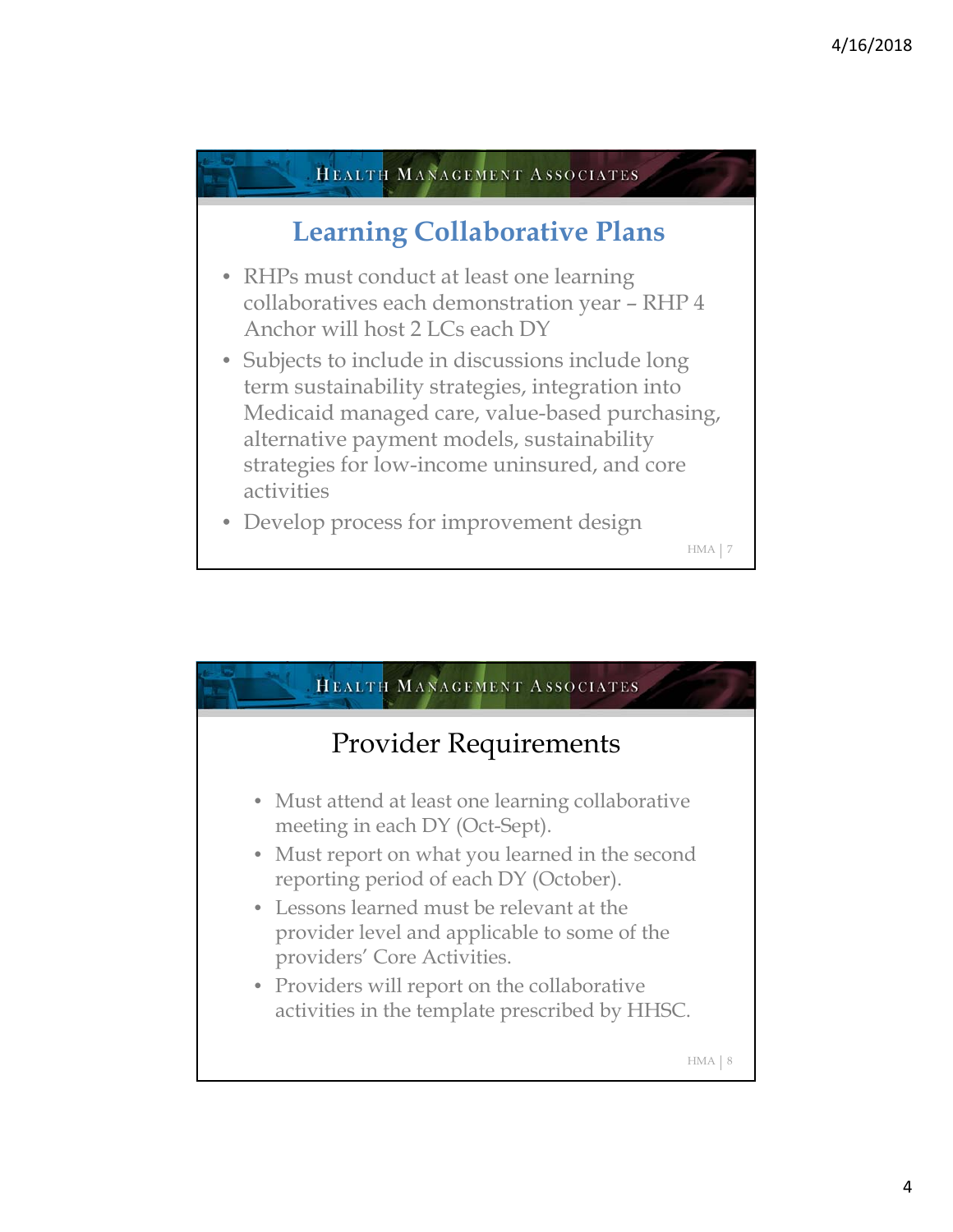

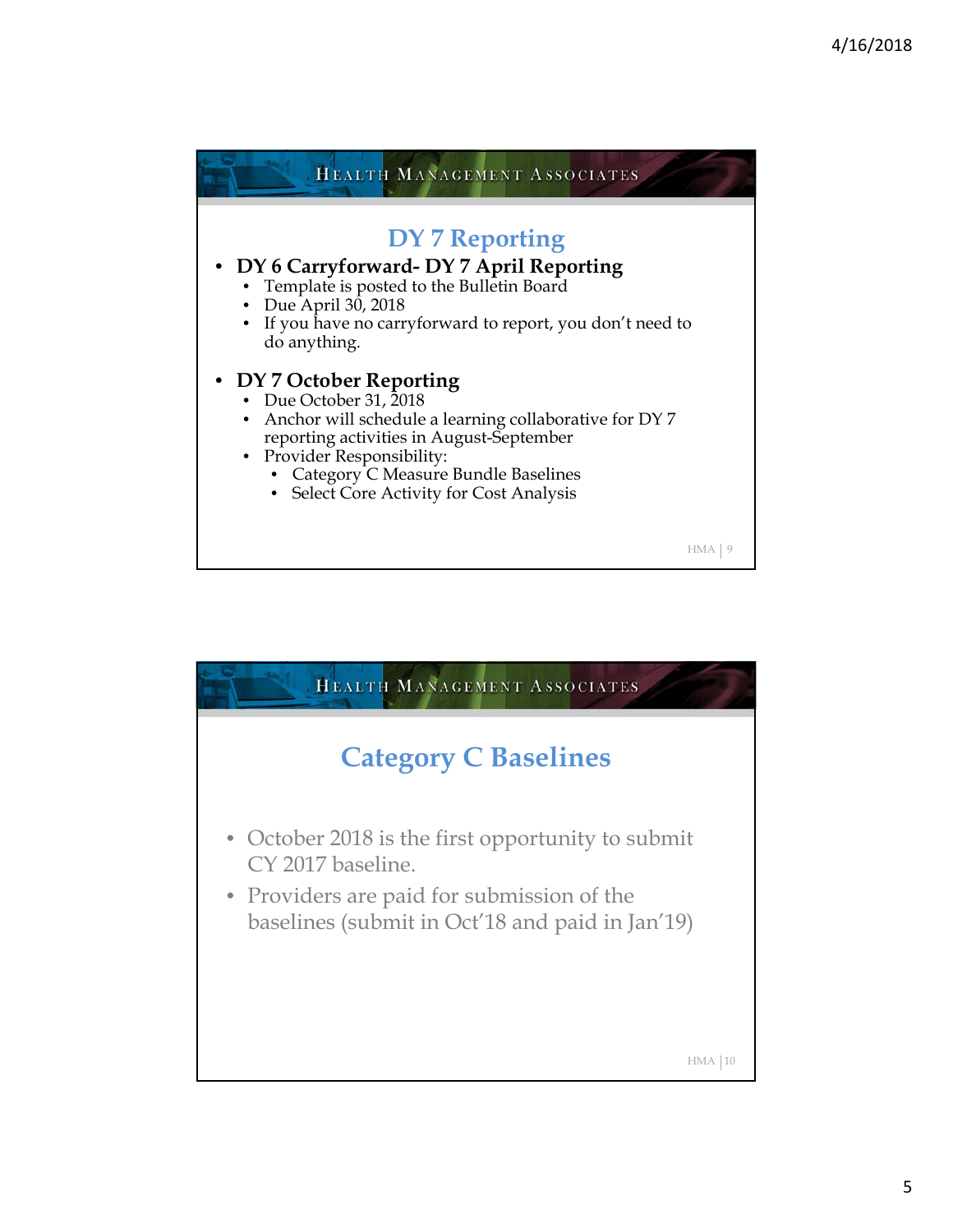

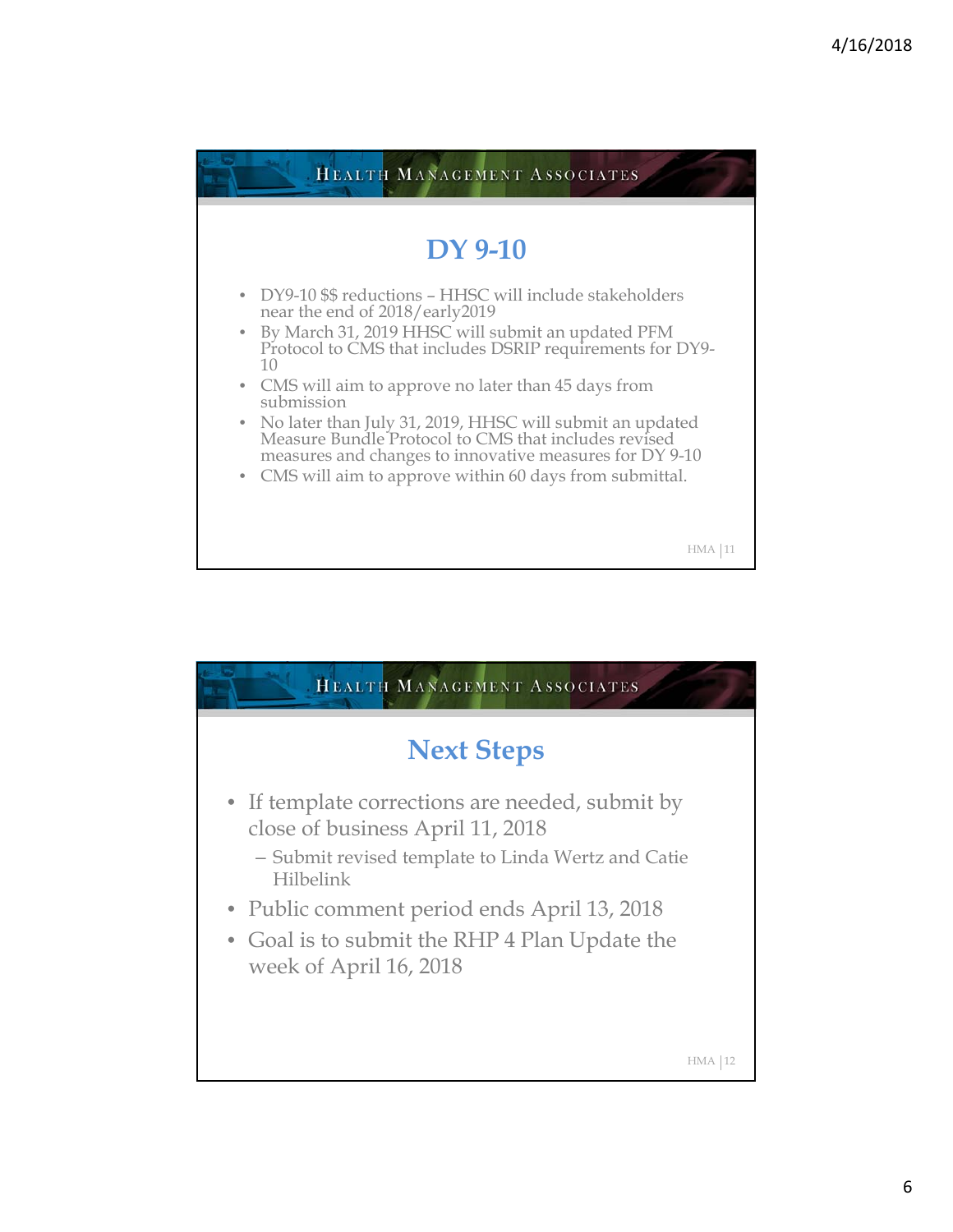

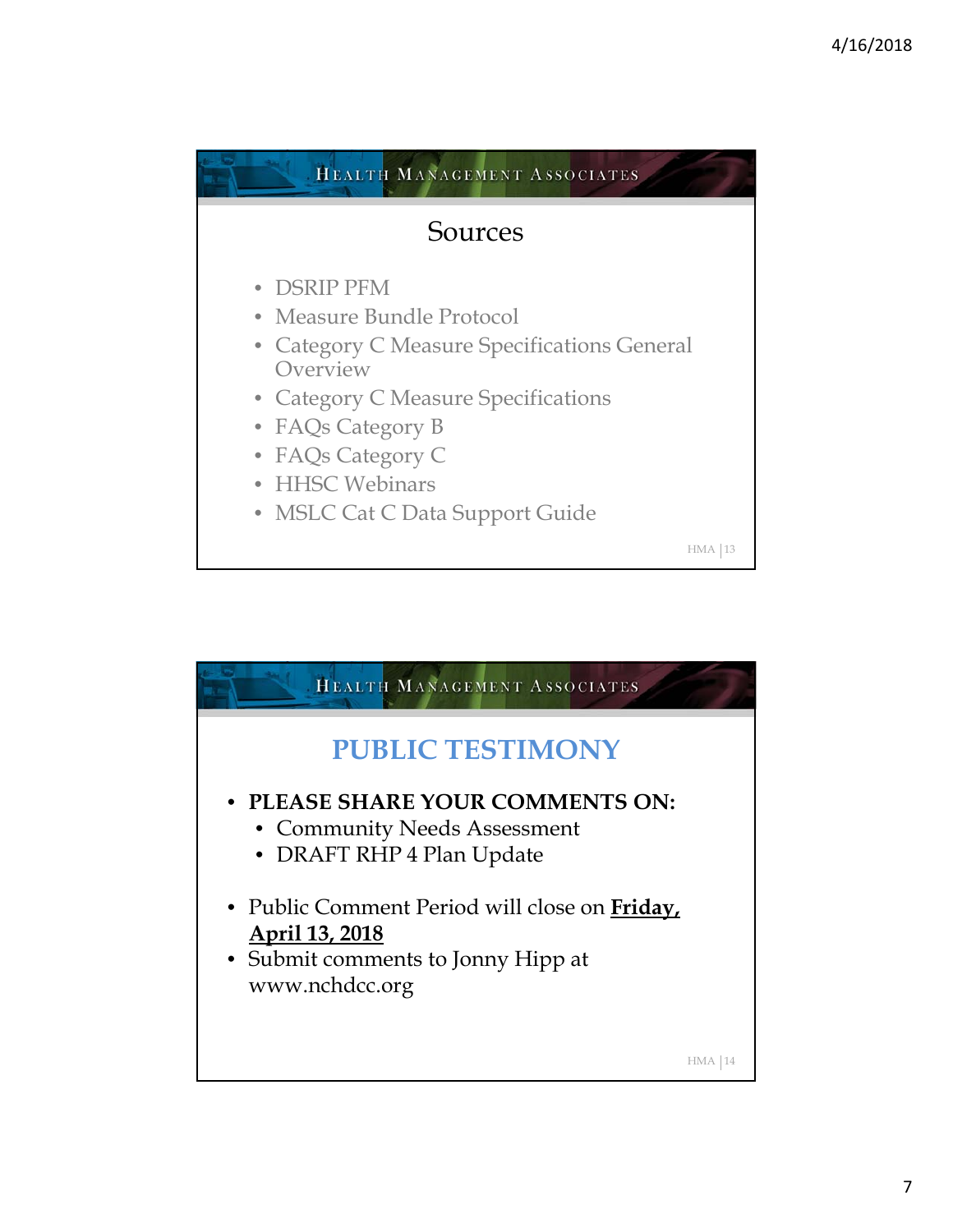

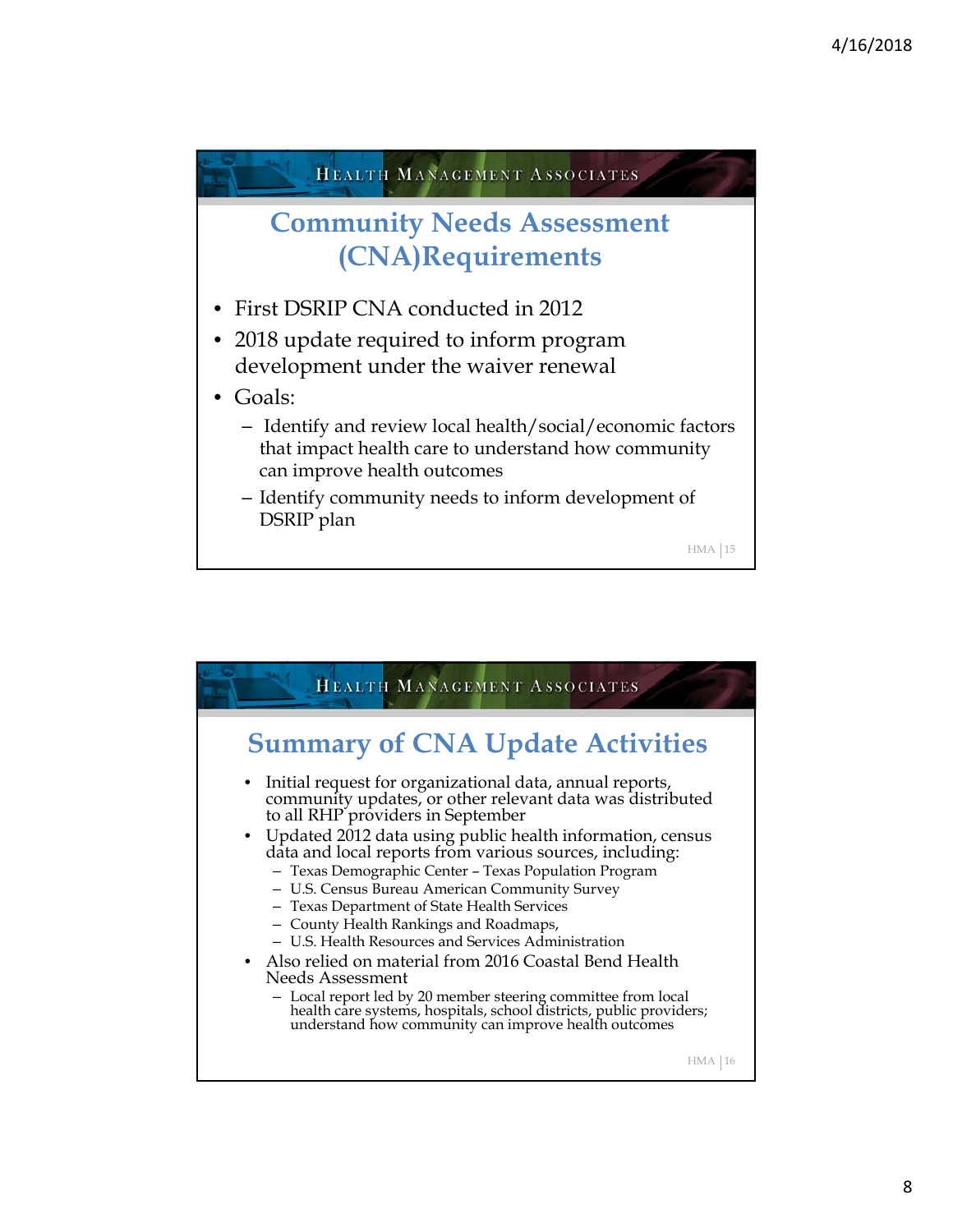

|               |                                                        | <b>County Health Rankings, 2012 and 2017, continued</b>                                                                                 |                    |                                                              |                                                    |          |
|---------------|--------------------------------------------------------|-----------------------------------------------------------------------------------------------------------------------------------------|--------------------|--------------------------------------------------------------|----------------------------------------------------|----------|
| County        | 2012 Health<br><b>Outcomes</b><br>Ranking<br>$N = 221$ | Table 1: County Health Rankings (Outcomes and Factors), 2012 and 2017*<br>2016 Health<br><b>Outcomes</b><br><b>Ranking</b><br>$N = 241$ | 介台具                | 2012 Health<br><b>Factors</b><br><b>Ranking</b><br>$N = 221$ | 2016 Health<br><b>Factors Ranking</b><br>$N = 241$ | ьл<br>介· |
| Kleberg       | 34                                                     | 143                                                                                                                                     | л                  | 119                                                          | 196                                                | a        |
| Lavaca        | 19                                                     | 71                                                                                                                                      | $\mathbf{r}$       | 13                                                           | 46                                                 | a.       |
| Live Oak      | 111                                                    | 69                                                                                                                                      | $\hat{\mathbf{n}}$ | 49                                                           | 80                                                 | a.       |
| <b>Nueces</b> | 107                                                    | 133                                                                                                                                     | $\mathbf{r}$       | 152                                                          | 193                                                | đ.       |
| Refugio       | 56                                                     | 76                                                                                                                                      | $\mathbf{r}$       | 86                                                           | 115                                                | л        |
| San Patricio  | 76                                                     | 153                                                                                                                                     | л                  | 121                                                          | 166                                                | Ð        |
| Victoria      | 88                                                     | 87                                                                                                                                      | ⇑                  | 146                                                          | 139                                                | ⇧        |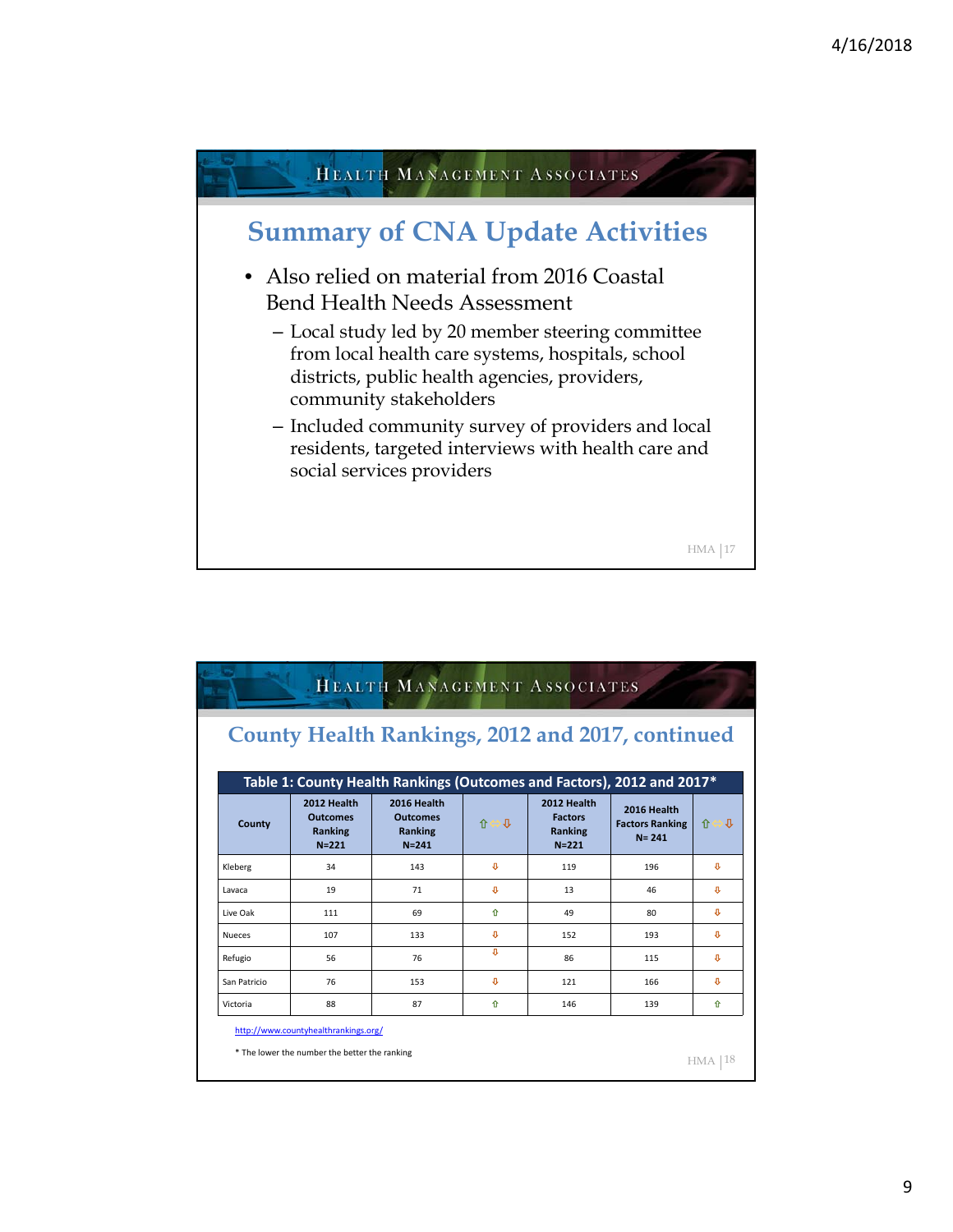|                                |                                                                                                          |              |                                                              | <b>County Health Rankings, 2012 and 2017, continued</b><br>Table 1: County Health Rankings (Outcomes and Factors), 2012 and 2017* |         |  |  |  |  |  |  |  |
|--------------------------------|----------------------------------------------------------------------------------------------------------|--------------|--------------------------------------------------------------|-----------------------------------------------------------------------------------------------------------------------------------|---------|--|--|--|--|--|--|--|
| 2012 Health<br><b>Outcomes</b> | 2016 Health<br><b>Outcomes</b><br><b>Ranking</b><br>$N = 241$                                            | 介台具          | 2012 Health<br><b>Factors</b><br><b>Ranking</b><br>$N = 221$ | 2016 Health<br><b>Factors Ranking</b><br>$N = 241$                                                                                | ١Л<br>⇑ |  |  |  |  |  |  |  |
|                                | 143                                                                                                      | п            | 119                                                          | 196                                                                                                                               | a       |  |  |  |  |  |  |  |
|                                | 71                                                                                                       | л            | 13                                                           | 46                                                                                                                                | o       |  |  |  |  |  |  |  |
|                                | 69                                                                                                       | ⇑            | 49                                                           | 80                                                                                                                                | a.      |  |  |  |  |  |  |  |
|                                | 133                                                                                                      | п            | 152                                                          | 193                                                                                                                               | a       |  |  |  |  |  |  |  |
|                                | 76                                                                                                       | a,           | 86                                                           | 115                                                                                                                               | a       |  |  |  |  |  |  |  |
|                                | 153                                                                                                      | $\mathbf{r}$ | 121                                                          | 166                                                                                                                               | Ð       |  |  |  |  |  |  |  |
|                                | 87                                                                                                       | ⇧            | 146                                                          | 139                                                                                                                               | ⇧       |  |  |  |  |  |  |  |
|                                | Ranking<br>$N = 221$<br>34<br>19<br>111<br>107<br>56<br>76<br>88<br>http://www.countyhealthrankings.org/ |              |                                                              |                                                                                                                                   |         |  |  |  |  |  |  |  |

|                          |                                      |      | <b>Texas County Rankings</b>          |      |                                                                        |      |  |
|--------------------------|--------------------------------------|------|---------------------------------------|------|------------------------------------------------------------------------|------|--|
|                          |                                      |      |                                       |      | <b>Texas County Rankings: Health Factors/Health Behaviors Measures</b> |      |  |
| <b>Percent of Adults</b> |                                      |      | <b>Percent of Adults</b>              |      | Percent of Adults Age 20 or                                            |      |  |
| <b>County</b>            | <b>Who Currently</b><br><b>Smoke</b> |      | <b>Reporting BMI of</b><br>30 or More |      | <b>More Reporting No Leisure</b><br><b>Physical Activity</b>           |      |  |
|                          | 2012                                 | 2017 | 2012                                  | 2017 | 2012                                                                   | 2017 |  |
| <b>Statewide</b>         | 19%                                  | 15%  | 29%                                   | 28%  | 25%                                                                    | 23%  |  |
| Avg.                     |                                      |      |                                       |      |                                                                        |      |  |
| <b>Aransas</b>           | 13%                                  | 16%  | 28%                                   | 27%  | 29%                                                                    | 24%  |  |
| <b>Bee</b>               | 8%                                   | 17%  | 29%                                   | 29%  | 25%                                                                    | 24%  |  |
| <b>Brooks</b>            |                                      | 21%  | 29%                                   | 27%  | 30%                                                                    | 24%  |  |
| <b>DeWitt</b>            |                                      | 15%  | 28%                                   | 31%  | 26%                                                                    | 30%  |  |
| <b>Duval</b>             |                                      | 16%  | 30%                                   | 28%  | 27%                                                                    | 25%  |  |
| <b>Goliad</b>            | 29%                                  | 14%  | 27%                                   | 29%  |                                                                        | 25%  |  |
| <b>Gonzales</b>          |                                      | 17%  | 32%                                   | 30%  | 29%                                                                    | 29%  |  |
| <b>Jackson</b>           |                                      | 14%  | 30%                                   | 32%  | 27%                                                                    | 28%  |  |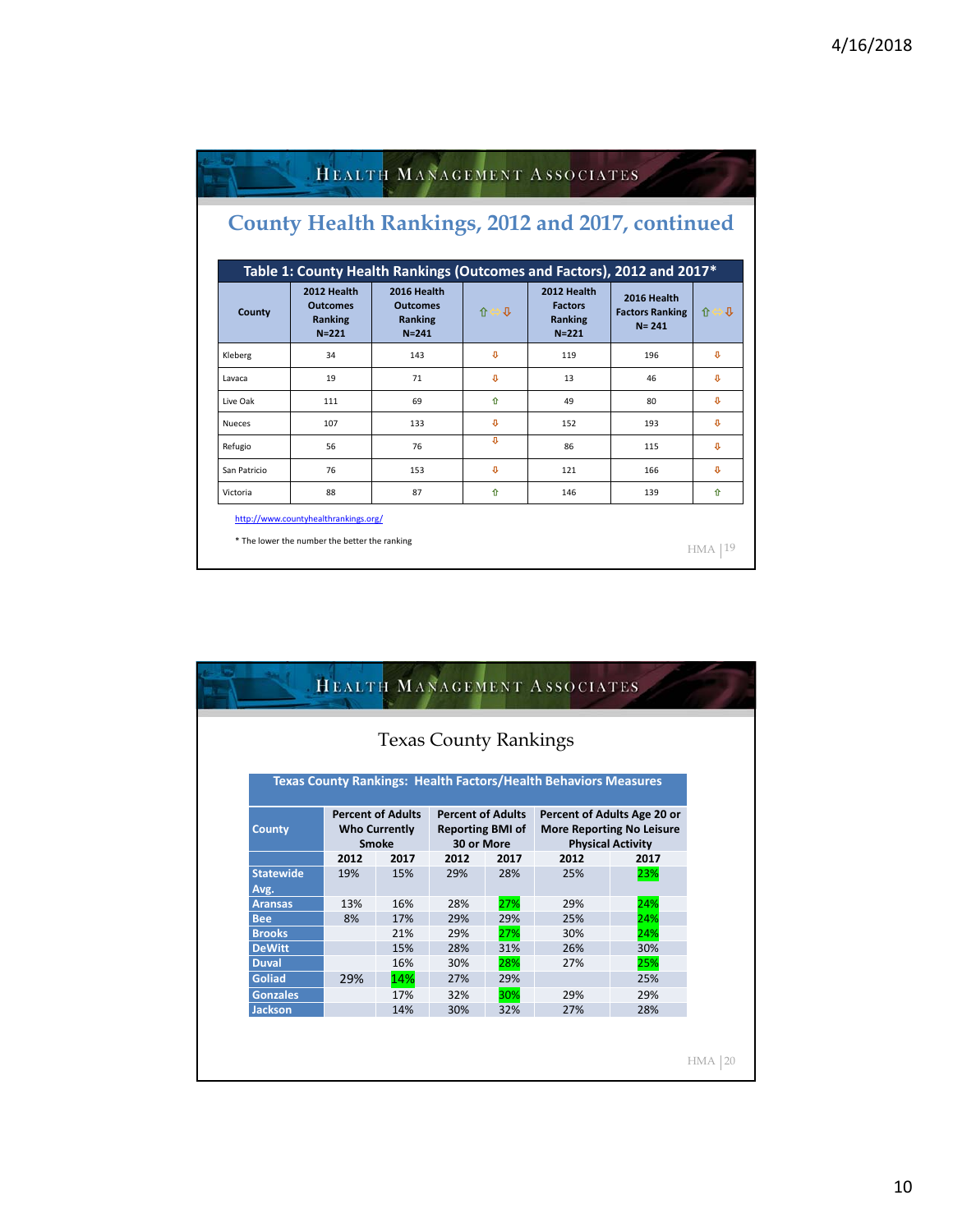| <b>Texas County Rankings</b>                                    |                                                                  |      |                                       |      |                                                                                                               |      |  |
|-----------------------------------------------------------------|------------------------------------------------------------------|------|---------------------------------------|------|---------------------------------------------------------------------------------------------------------------|------|--|
| Texas County Rankings: Health Factors/Health Behaviors Measures |                                                                  |      |                                       |      |                                                                                                               |      |  |
| <b>County</b>                                                   | <b>Percent of Adults</b><br><b>Who Currently</b><br><b>Smoke</b> |      | <b>Reporting BMI of</b><br>30 or More |      | Percent of Adults Percent of Adults Age 20 or<br><b>More Reporting No Leisure</b><br><b>Physical Activity</b> |      |  |
|                                                                 | 2012                                                             | 2017 | 2012                                  | 2017 | 2012                                                                                                          | 2017 |  |
| <b>Statewide Avg.</b>                                           | 19%                                                              | 15%  | 29%                                   | 28%  | 25%                                                                                                           | 23%  |  |
| <b>Jim Wells</b>                                                |                                                                  | 15%  | 32%                                   | 29%  | 27%                                                                                                           | 25%  |  |
| <b>Karnes</b>                                                   |                                                                  | 18%  | 30%                                   | 29%  | 28%                                                                                                           | 25%  |  |
| <b>Kenedy</b>                                                   |                                                                  | 16%  | 30%                                   | 26%  | 28%                                                                                                           | 22%  |  |
| <b>Kleberg</b>                                                  | 9%                                                               | 16%  | 30%                                   | 28%  | 27%                                                                                                           | 23%  |  |
| Lavaca                                                          |                                                                  | 14%  | 27%                                   | 32%  | 29%                                                                                                           | 30%  |  |
| <b>Live Oak</b>                                                 |                                                                  | 14%  | 28%                                   | 28%  | 30%                                                                                                           | 27%  |  |
| <b>Nueces</b>                                                   | 24%                                                              | 17%  | 30%                                   | 34%  | 24%                                                                                                           | 24%  |  |
| <b>Refugio</b>                                                  |                                                                  | 14%  | 29%                                   | 28%  | 30%                                                                                                           | 26%  |  |
|                                                                 | 17%                                                              | 15%  | 30%                                   | 33%  | 29%                                                                                                           | 30%  |  |
| <b>San Patricio</b>                                             |                                                                  |      | 31%                                   | 34%  | 26%                                                                                                           | 29%  |  |

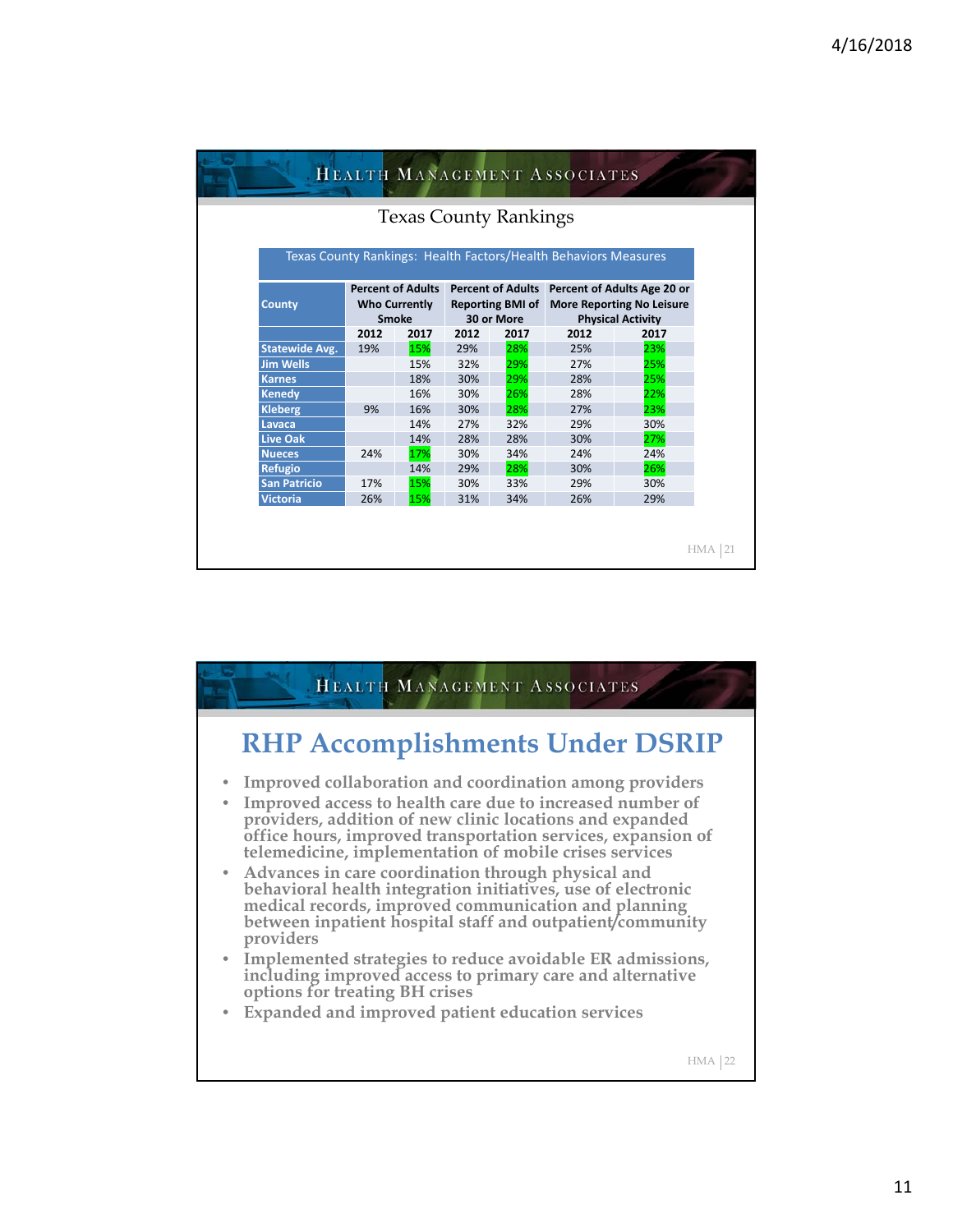

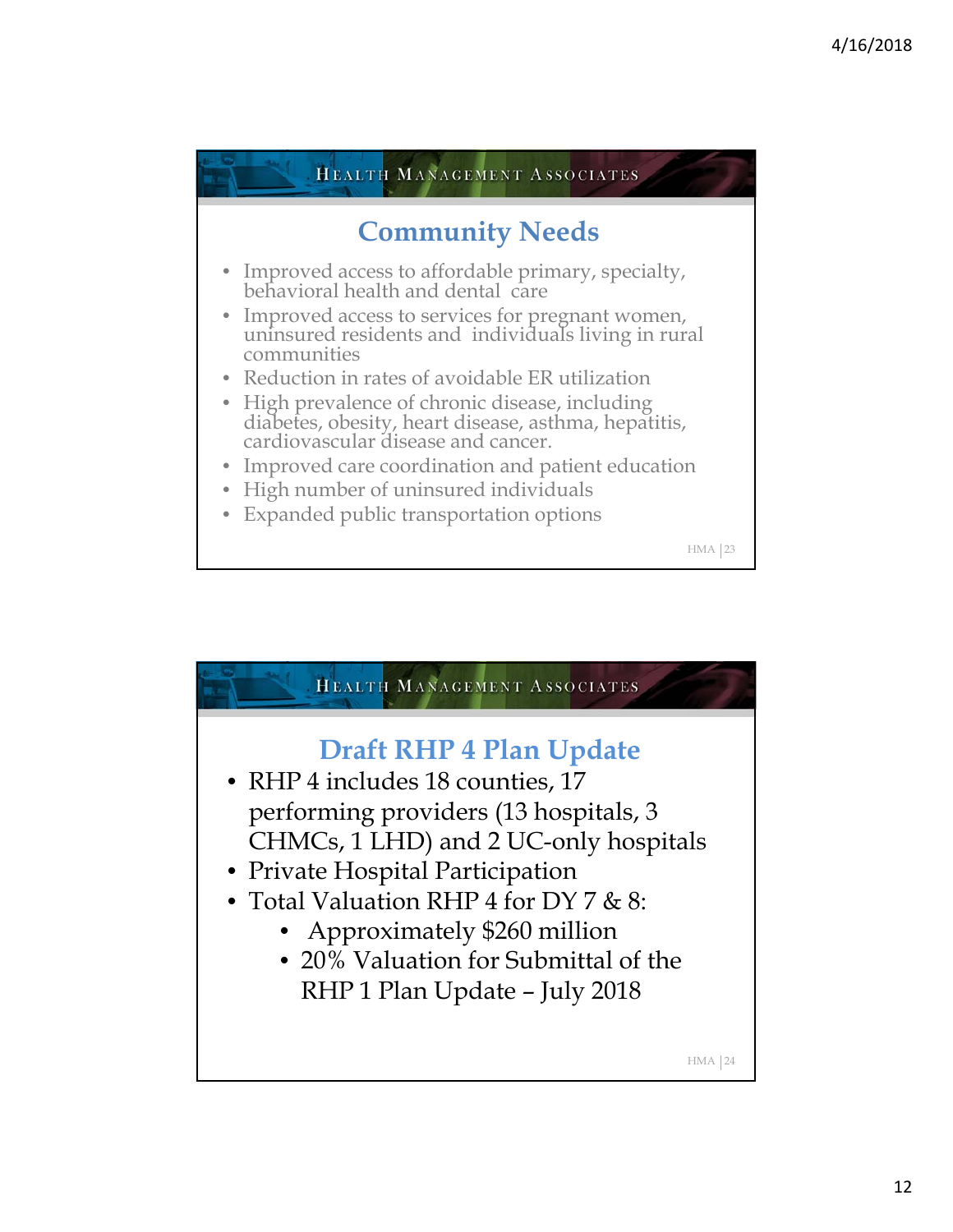

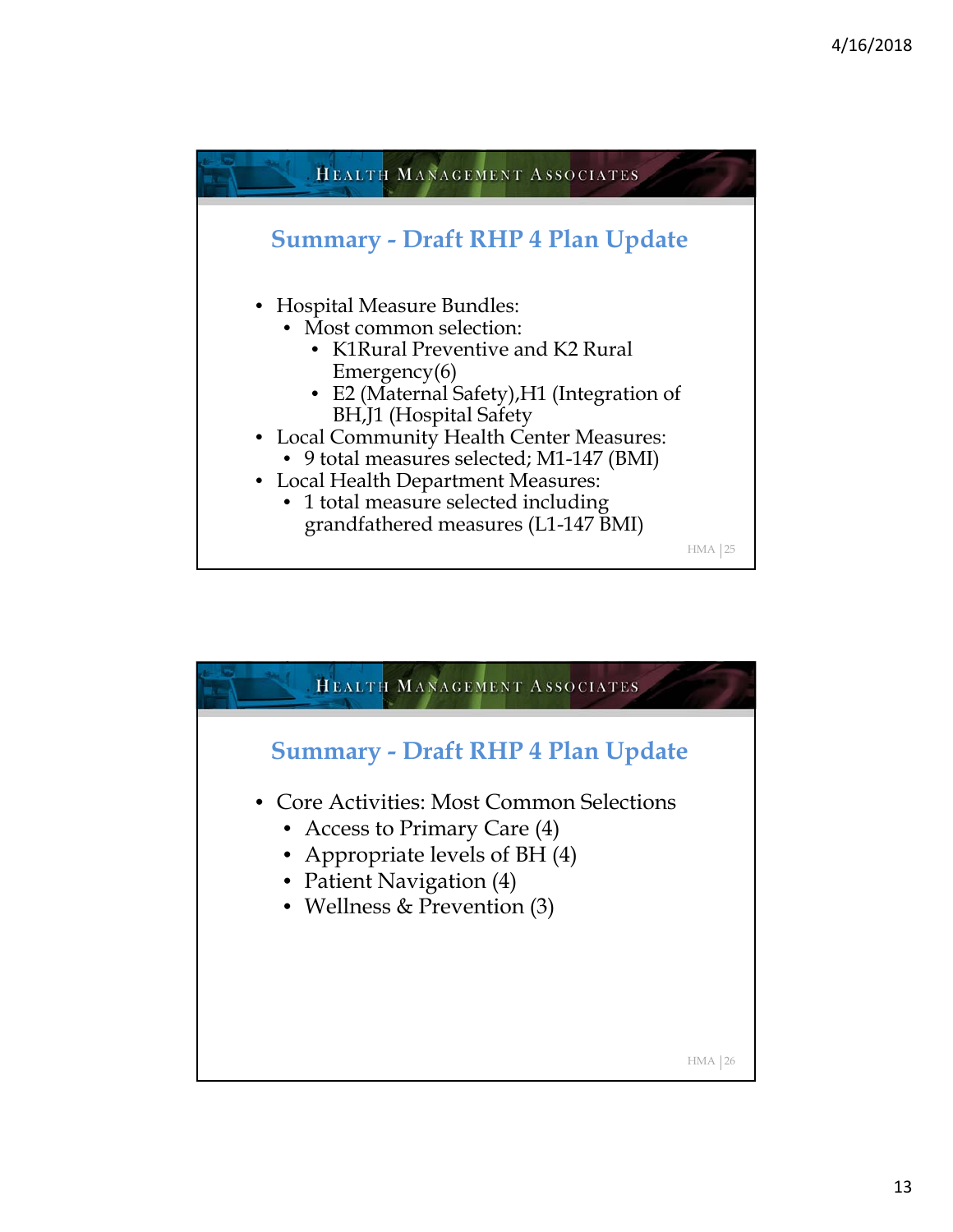